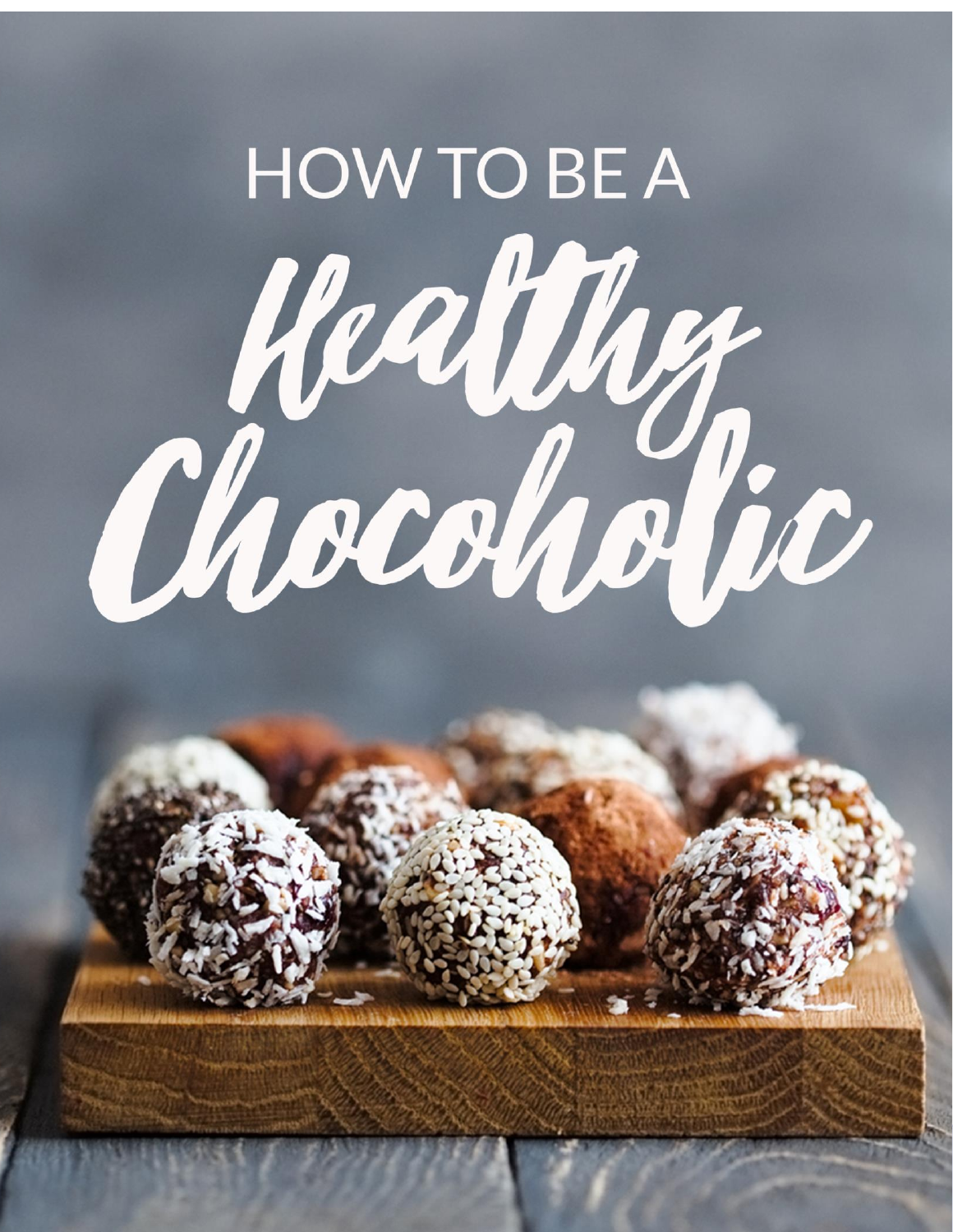

#### Hi there!

My name is Stephanie please call me Steph, I am the founder of beFITbeFAB and certified lead coach in health, wellness, fitness and running by ACE, FIA, SCW & IDEA.

Let me tell you I am so glad you are here today and thank you so much for picking up a copy of The Healthy Chocoholic, I hope you will enjoy & learn from it.

I created beFITbeFAB with the sole intention of guiding you to living a healthier life. My method is based on a holistic approach to well being. I incorporate mind, body, nutrition to all my programs. I want you to know that there are no boundaries to releasing your inner wellbeing. Let me help me guide you on your journey to your FIT FAB self.

It's my passion to teach, as a chocolate lover and a long distance runner always looking for new ways to fuel my training, I decided to share my knowledge into this guide. I help female runners achieve their optimal health, fitness & performance while enjoying their runs and without the all time dreaded weight gain & loss that come during marathon training & post races / off season.

So, ready to dive in? I know I am!

Laugh everyday, sweat everyday! If you Believe it you BEcome FIT.

Coach Steph B beFITbeFAB

Ps: don't forget to email me [steph@befitbefab.com](mailto:steph@befitbefab.com) to schedule your discovery call so we can chat about your goals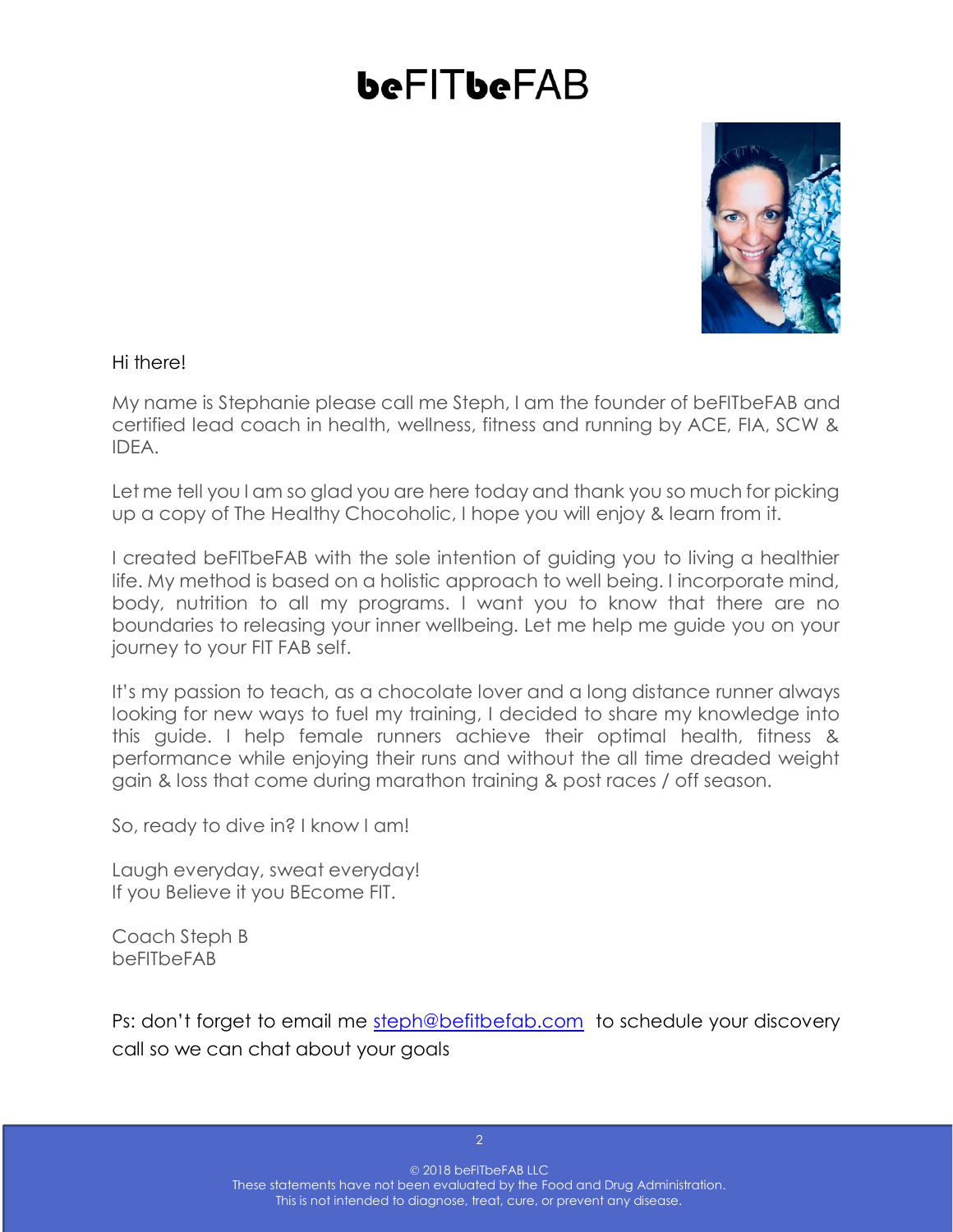All of us have one food addiction or another. Chocolate happens to be one of the most loved, adored and craved food item. But as much as we love it we are usually worried about the weight that we might be putting on due our chocolate addiction. Since this is a difficulty faced by most of us, we are here to help you satisfy your love for chocolate in a healthy way.

You might hear bad things from the people around you for being addicted to chocolate. They may tell you to drop this "bad habit" if you want to get healthy and do not want to get "chocolate-wasted" Yes, it has apparently become a term.

We will tell you how beneficial chocolate can be if you learn to manage your intake. We will discuss in depth the benefits chocolate offers. We will also provide you with five of our favorite healthy chocolate recipes to help you satisfy your chocolate craving so you can remain happy and healthy.

You want to follow the steps so you can become a healthy chocoholic.

## Identify your Addiction

As you know, eating chocolate helps release endorphins which create a mood high and research shows that the body develops a physical dependency for experiencing this feeling. The desire to consume chocolate again and again under any circumstances is definitely an addiction to chocolate.

#### **To know whether you are addicted to chocolate or not check the following symptoms:**

- Your mouth waters in the presence of chocolate if there is still some of it in the refrigerator and the mere thought of it alone makes you salivate.
- You feel a need to eat chocolate at particular times of the day for instance, after eating lunch or dinner.
- You feel frustrated when you are denied chocolate for some time and instantly feel happy if you finally have some.
- You keep promising yourself to quit but it is too irresistible for you.
- You go out of your way to fulfill your need for having it and do not feel normal or sane until you eat a good quantity of it.

 $\overline{3}$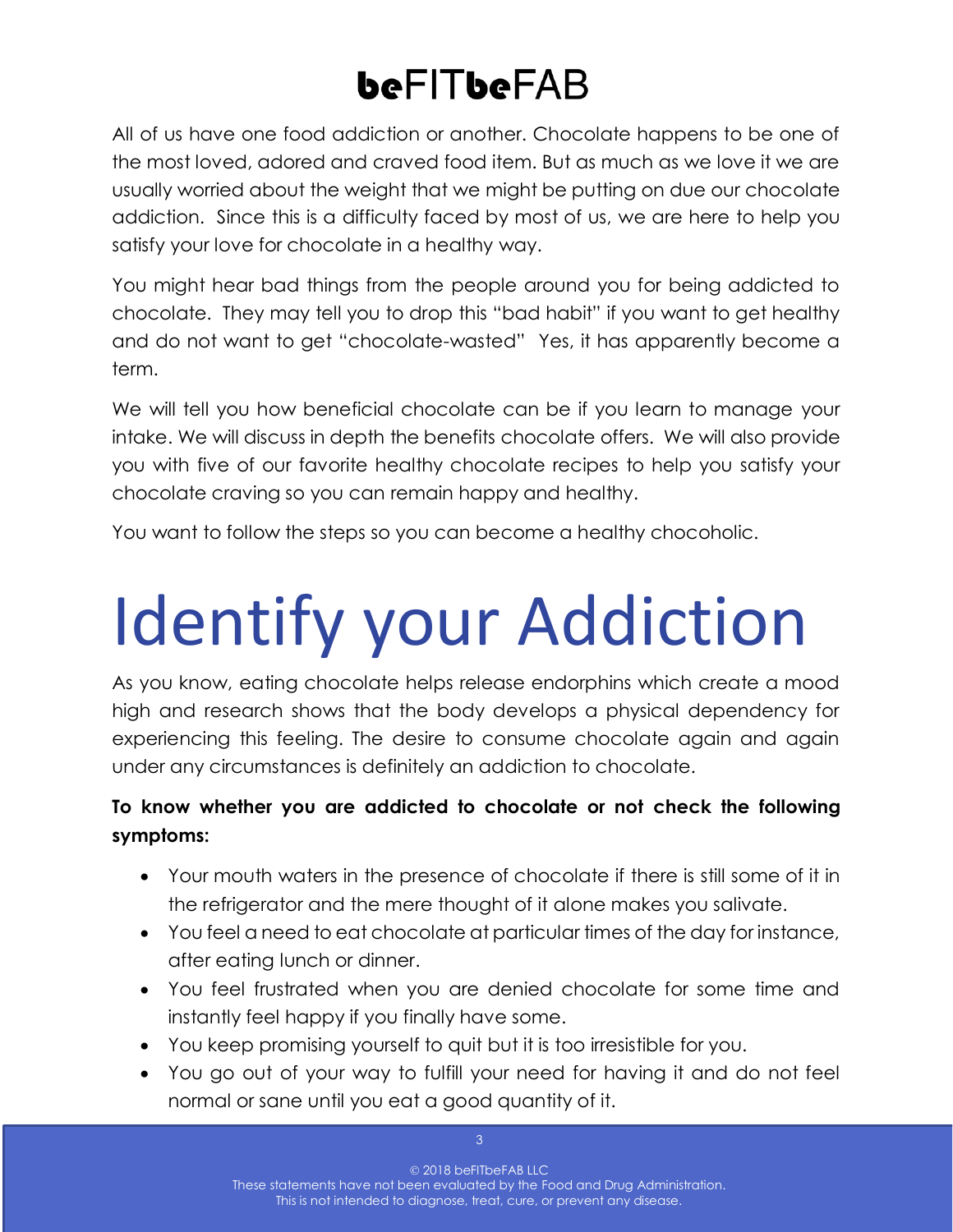- You get headaches after consuming it but you ignore all the symptoms of over-dosing and still continue eating it.
- Feeling low and lacking the energy to do any important tasks due to the extra intake of sugar in the form of chocolate which may cause a sugar crash. Knowing this and still continuing with having chocolate is definitely a sian of addiction.
- If you lie about your habit of eating too many chocolates or go as far as hiding it from your loved ones to cover up the shame, you might have to face that you are addicted.
- The change in your skin complexion due to unhealthy eating habits and too much sugar may also be considered a symptom.
- If you do not even care about spending too much on the imported European Chocolate you probably already know that you're addicted.

After realizing that you are addicted to chocolate you should figure out what it is that has caused this addiction.

## Figure Out the Cause

There are plenty of possibilities going on in the back of your head that might be triggering your need for having chocolate and causing this addiction.

#### **The following steps will help you with identifying the cause:**

- Emotional issues such as stress, depression, anxiousness, anger about some unresolved issues, sadness etc. may force you to grab a bar of chocolate to help you feel better.
- If you are hungry and do not have anything to eat and since chocolate is handy, you start chomping on it without giving it any second thoughts. Or if you are on a diet and feel deprived you may find comfort in a bar of chocolate.
- Chocolate is so mouth-watering and its images are totally irresistible that when you come across an advertisement etc. you are simply unable to hold back.
- You have chocolates just to kill your boredom and feel happy by turning on the endorphins. You may even chomp on the bar mindlessly while watching TV.

 2018 beFITbeFAB LLC These statements have not been evaluated by the Food and Drug Administration. This is not intended to diagnose, treat, cure, or prevent any disease.

4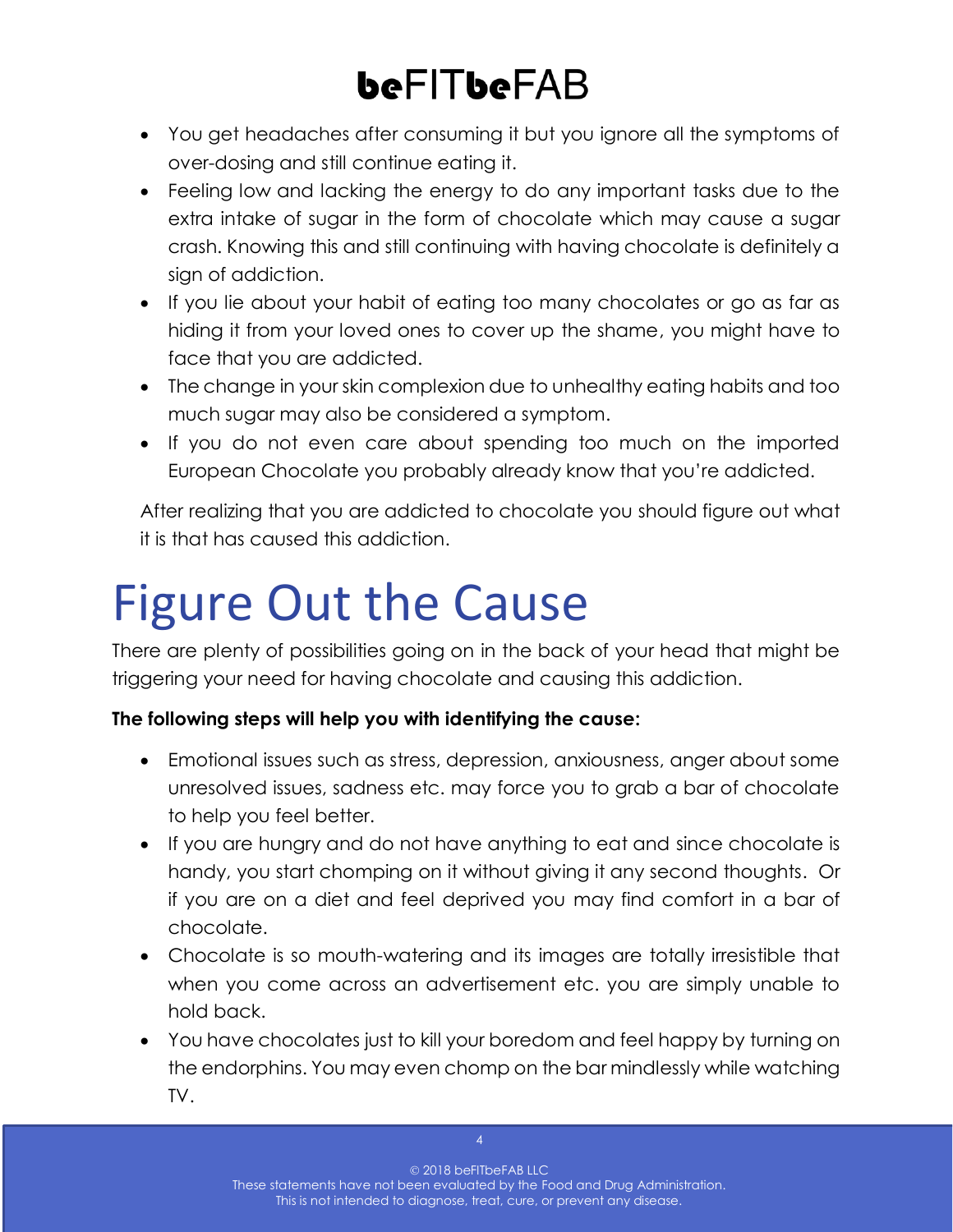## Solve the Root-cause

By identifying your addiction and the cause behind it, you can go to the next phase of overcoming your unhealthy habits to eliminate them. Unless medically recommended you do not need to completely boycott chocolate, you just have to limit it.

#### **Some steps to help you control your cravings are as follows:**

- Decide that you want to make a change and then stick to your decision of staying away and/or avoiding the craving to every extent.
- You can find healthy alternatives for the fulfillment of your craving such as chocolate smoothies, vegan hot chocolate, chocolate avocado pudding etc. Healthy chocolate options will help with your desire and wouldn't cause any problems. We will provide you with some recipes of healthy chocolate options later in this guide.
- Start by practicing portion control, limit the amount of the chocolate you eat and also replace your usual chocolate with dark chocolate.
- Avoid going through the chocolate sections in the supermarket to avoid bringing chocolate home.
- You can use aromatherapy to boost your senses, so choose your favorite scents to help you keep your mind off chocolate.
- Find a pastime that will help overcome your procrastination and doesn't make you feel frustrated. Try meditation, yoga or go for a walk. These healthy habits will help you to control your urge for chocolate.
- Do not stock up on the chocolates you love. Even if you buy chocolate, go for dark chocolate.
- Try new restaurants to experience flavors from different cultures to find new favorites and reduce your cravings.
- Schedule an appointment with your dentist to know how much harm the chocolate has caused to your teeth and take it as an inspiration to quit.

In short, these steps will help you to eliminate the root-cause of your addiction to chocolate.

2018 beFITbeFAB LLC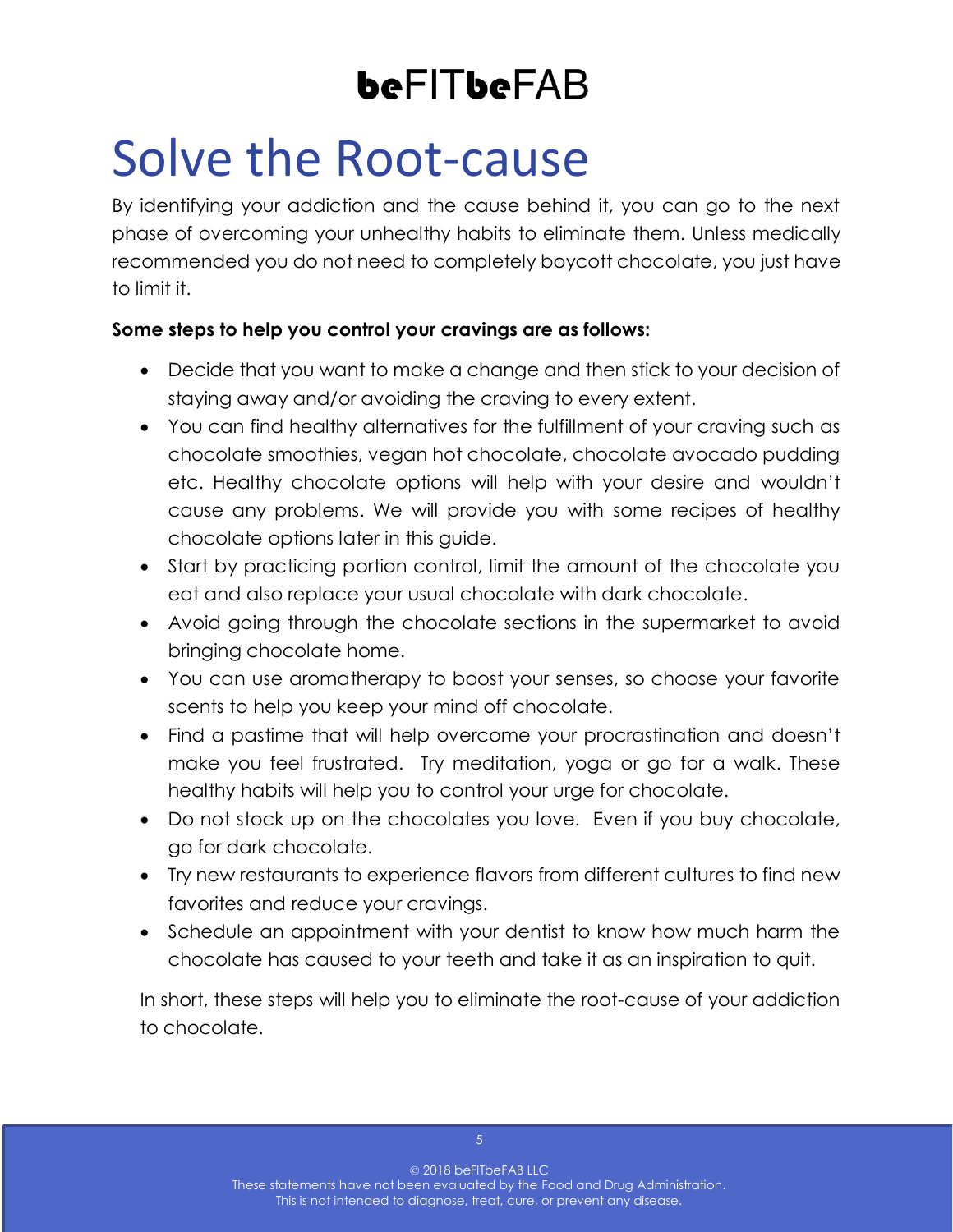## Keep in mind the Withdrawal Symptoms

You will experience some withdrawal symptoms while trying to give up on the unhealthy chocolate so try to replace it with one of our recipes to feel less tempted and avoid depriving yourself completely.

Some of the symptoms you might experience are:

- You might feel some symptoms relating to caffeine withdrawal, especially if you have been eating coffee flavored chocolates.
- You might feel low levels of energy as a result of sugar withdrawal which could even lead to depression or heavy mood swings.
- You will feel frustrated and irritable without a good reason because you would be denying yourself of your favorite foo. Try to stay committed and don't give in.

Keeping in mind these points will make it easy for you to prepare for various symptoms of withdrawal and stay motivated on quitting.

## Be Mindful and don't choose unhealthy Alternative

Do not substitute the chocolate with some other form of unhealthy food and repeat the vicious cycle of harming your health.

Keep the following tips in mind while curbing your cravings.

- When the craving strikes, be prepared with one of the recipes that we are going to provide you so you can become a healthy chocoholic.
- You can also eat dark chocolate for fighting off your cravings.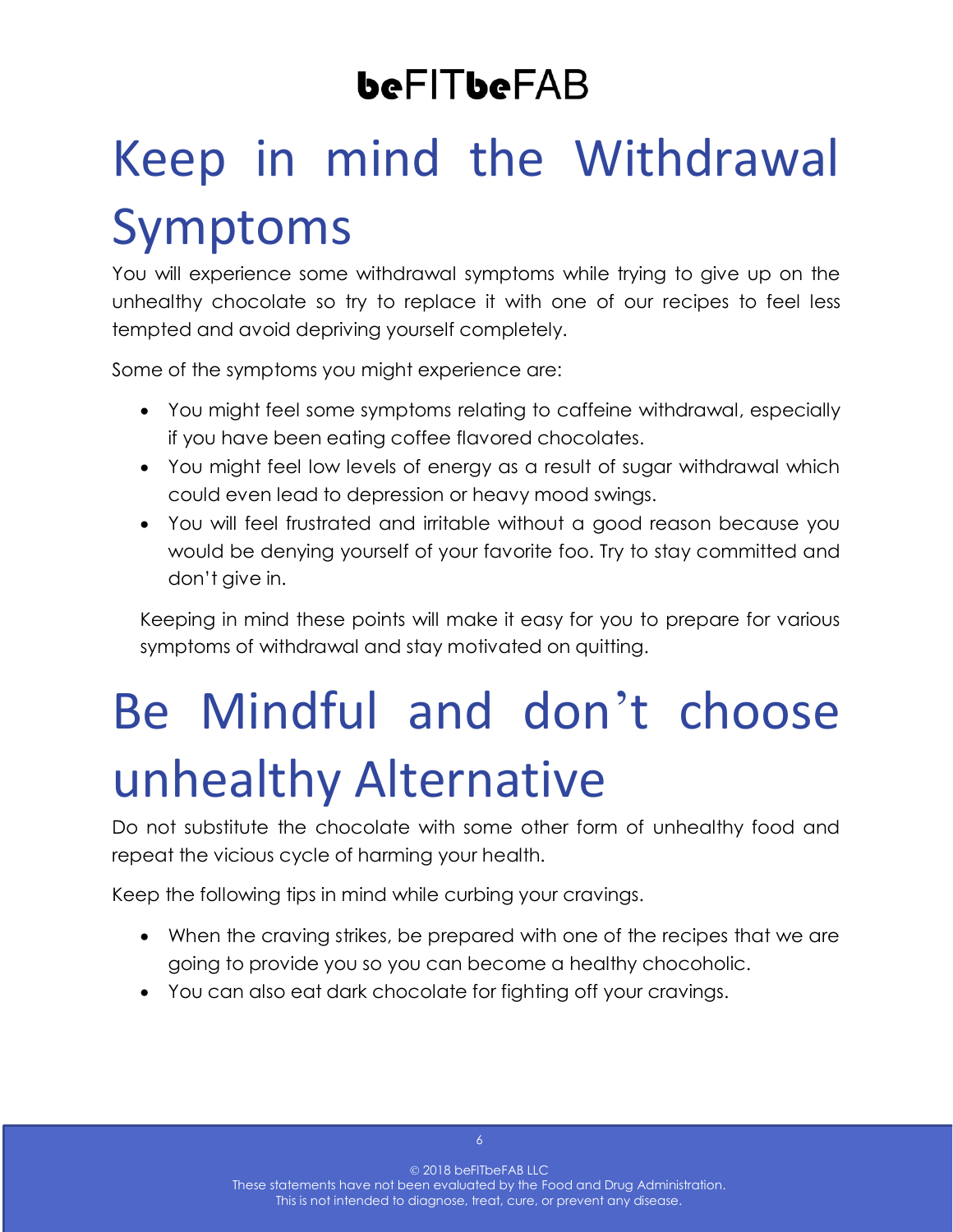# Dark Chocolate; a healthy substitute

Wait a second and savor the moment as we are going to tell you that you do not need to give up your love for chocolate. We are talking about eating the right kind of chocolate which contains at least 70 percent cacao and is referred to as high-quality dark chocolate.

Dark chocolate is [filled with healthy benefits such as flavonoids](http://georgetown.spoonuniversity.com/live/type-chocolate-healthiest/), which maintains cardiovascular health and lowers the risk of cancer. Dark chocolate also contains antioxidants which are essential for a strong immune system.

#### **The various benefits that it offers are listed below.**

- **Reduce your risk of stroke:** Research suggests that dark chocolate helps circulation of the blood from and to the heart due to the presence of the compound flavonoid. It does so by keeping the blood vessels flexible instead of becoming stiffer over time. It also doesn't let the blood cells to stick to the inner walls of the vessels, which would otherwise build up and cause blockage of the vessels.
- **Diabetes Prevention:** Dark chocolate helps to prevent diabetes as well. Research has shown that one of the major causes of diabetes in your body is inflammation which increases our resistance to insulin as time passes. Dark chocolate helps your body to prevent diabetes by reducing resistance against the body's natural insulin.
- **Improve the Functionality of Brain:** Studies suggest that students who eat dark chocolate before an exam perform better compared to the other students. The compounds found in dark increase the flow of blood to the brain which enhances memory, attention span, problem solving skills and reaction time. It also boosts the production of the chemical endorphin which is known to make you feel happy and boost your mind.
- **Cancer Prevention:** Research has also shown that the compound flavonoid found in dark chocolate or cocoa helps to prevent cell damage and even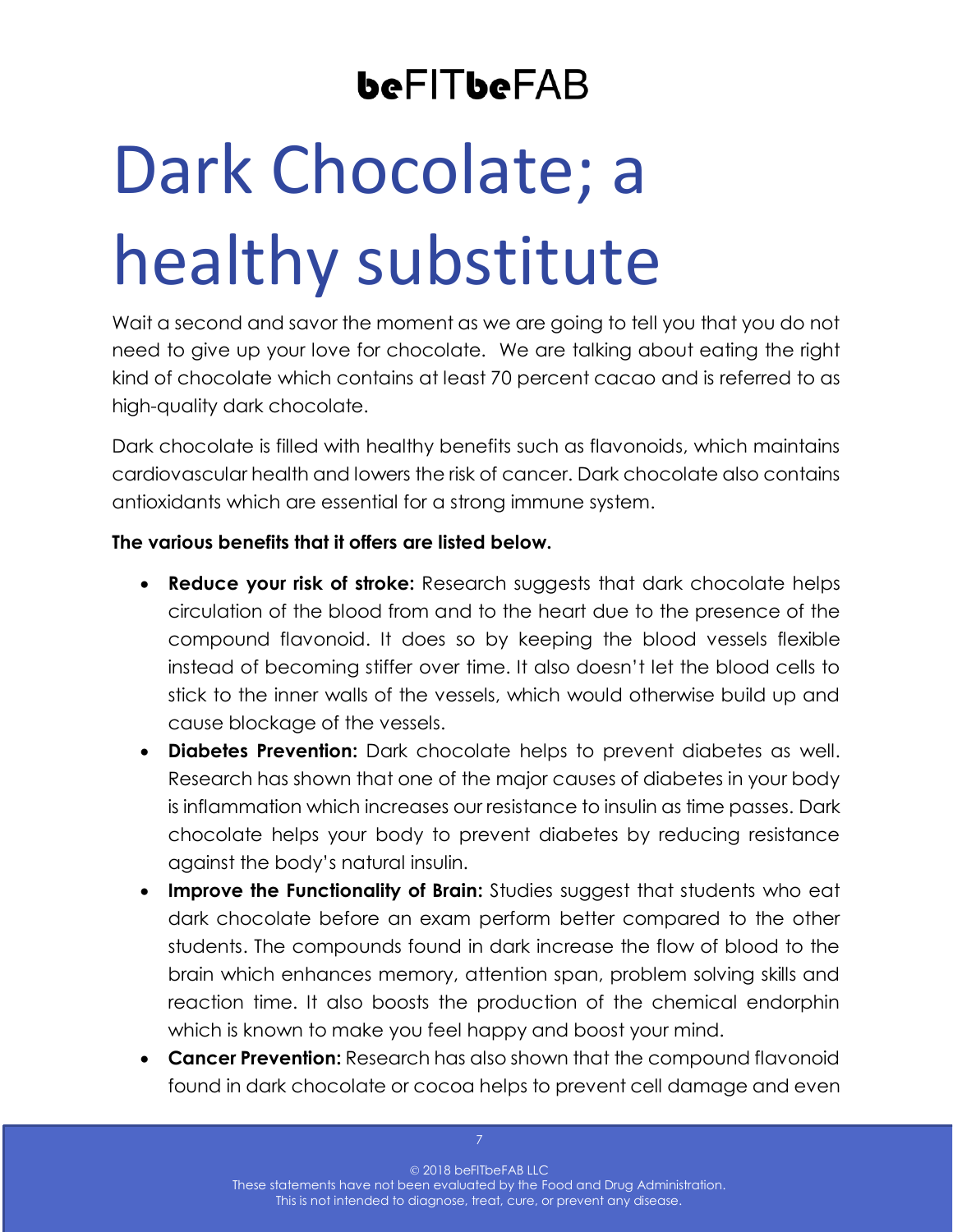has the ability to repair damaged cells and inhibits the growth of tumors. A research was conducted at Georgetown University to treat cancerous cells with the help of the Pentamer compound found in cocoa. It actually helps the cells stop dividing by suppressing the proteins they needed to divide.

• **Weight Loss:** If you eat dark chocolate before having lunch or dinner, you would definitely eat far less. The chemicals in the chocolate trigger the hormones in your body that make you feel full and you eat less as a result.

Other kinds of chocolates contain added chemicals and more sugars which are highly. White chocolate is technically not even considered chocolate however sad it may sound, as it doesn't contain cocoa. Try to avoid white chocolate because its basic ingredients are sugar, cocoa butter, soy, milk, lecithin and added flavors which result in it being loaded with sugar and saturated fat.

Choosing dark chocolate is helpful as it has much less sugar and is rich in cocoa. You can get the maximum benefit of dark chocolate by using our favorite recipes to maintain a healthy lifestyle.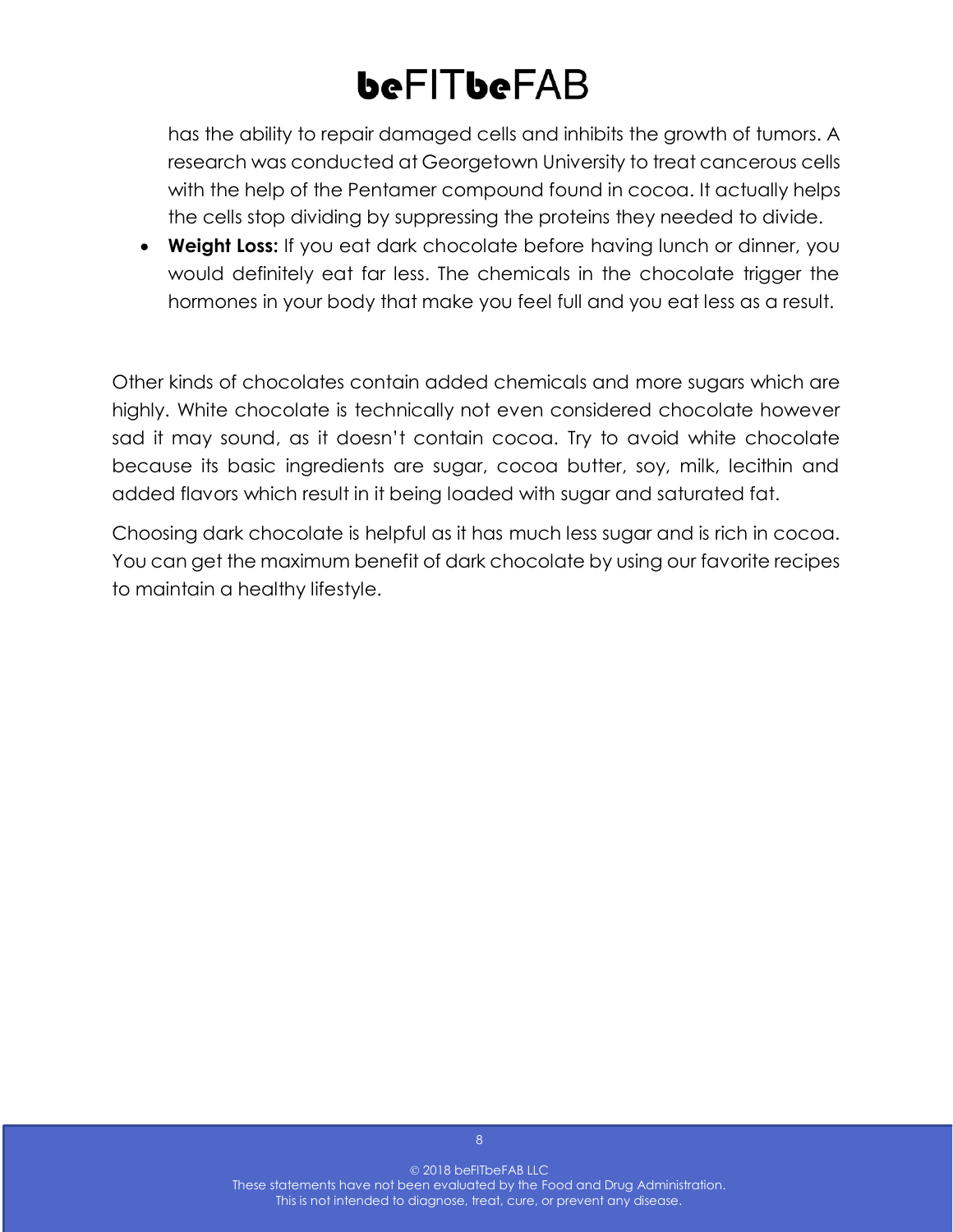# Recipes for Healthy Chocoholics

Here are some of the best recipes for all chocoholics out there. You'll be able to quit unhealthy habits and maintain a healthy lifestyle.

These recipes will help you to fight your craving and while helping you feel content.

### Chocolate Cherry Superfood Balls

Makes about 12 medium-sized cookies 1 cup pumpkin seeds ½ cup brazil nuts 8 dates ¼ cup dried cherries ¼ cup dried coconut 2 tablespoons cacao powder 1 tablespoon coconut oil 1 tablespoon raw honey (optional) hemp or sesame seeds (optional, to roll balls in)

### *How to make it:*

Combine all ingredients in a food processor and blend. You want everything to be combined, yet not fully blended. Some chunks are nice! Form into small balls and either keep as is, or roll in hemp or sesame seeds.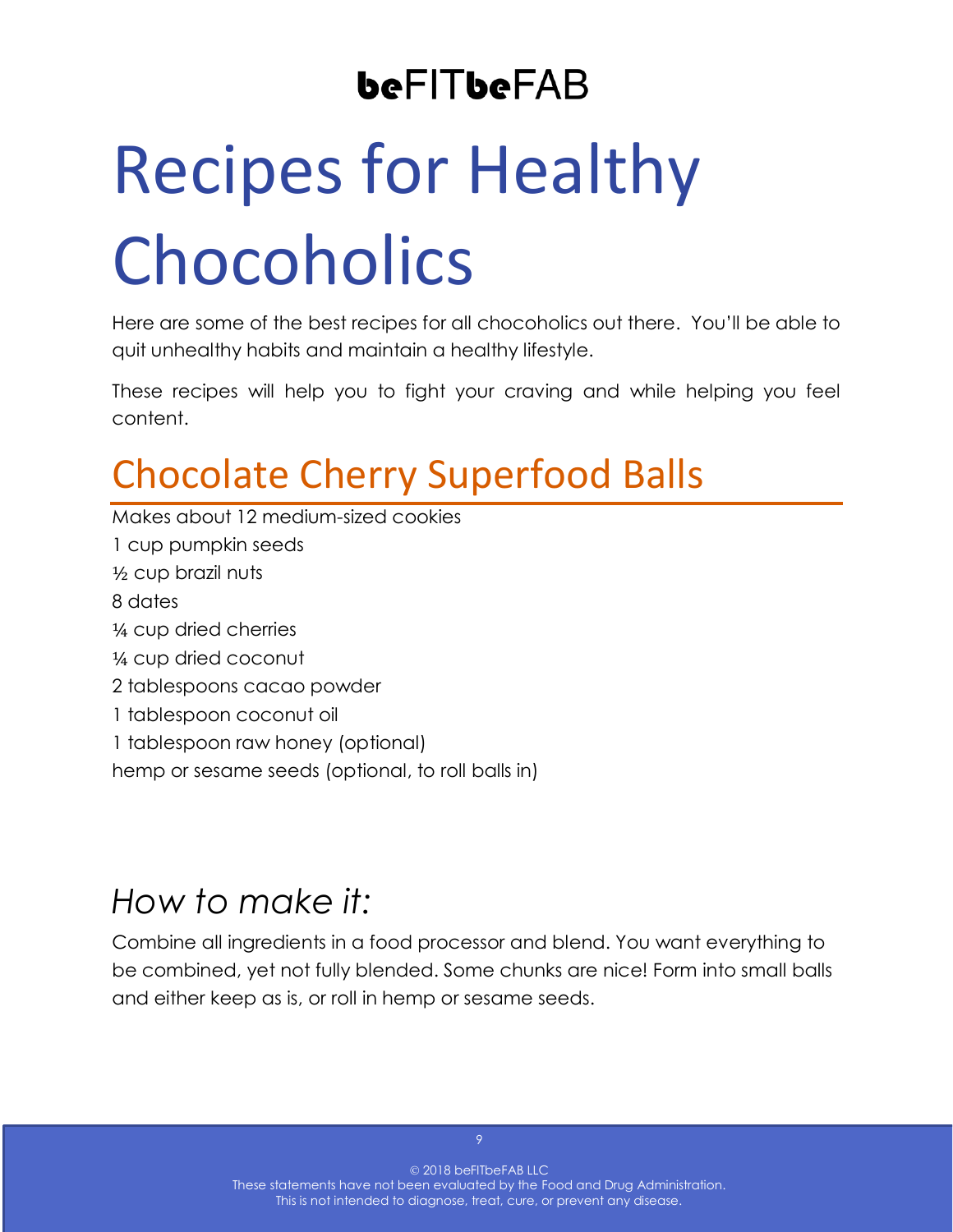### Yummy Chocolate Dairy Free Milkshake

1 cup almond milk 2 frozen bananas 2 tablespoons raw cacao 2 tablespoons sunflower seed butter 4 dates ¼ teaspoon cinnamon dash of cayenne or ginger for some zing (optional)

### *How to make it:*

Combine all ingredients in a high-speed blender. Blend and enjoy!

### Chocolate Bowl

- 2 cups unsweetened almond milk
- 2 cups cooked millet
- 2 cups filtered water
- 1 teaspoon stevia
- 1 tablespoon sunflower seed butter
- 1 banana, chopped
- 2 tablespoons raw cacao

### *How to make it:*

Combine millet with water in a saucepan. Heat on high until boiling. Cover, reduce heat to low, and simmer for 15 minutes. After 15 minutes, add in almond milk, raw cacao and stevia, stir to combine. Place in a bowl and top with almond butter and banana.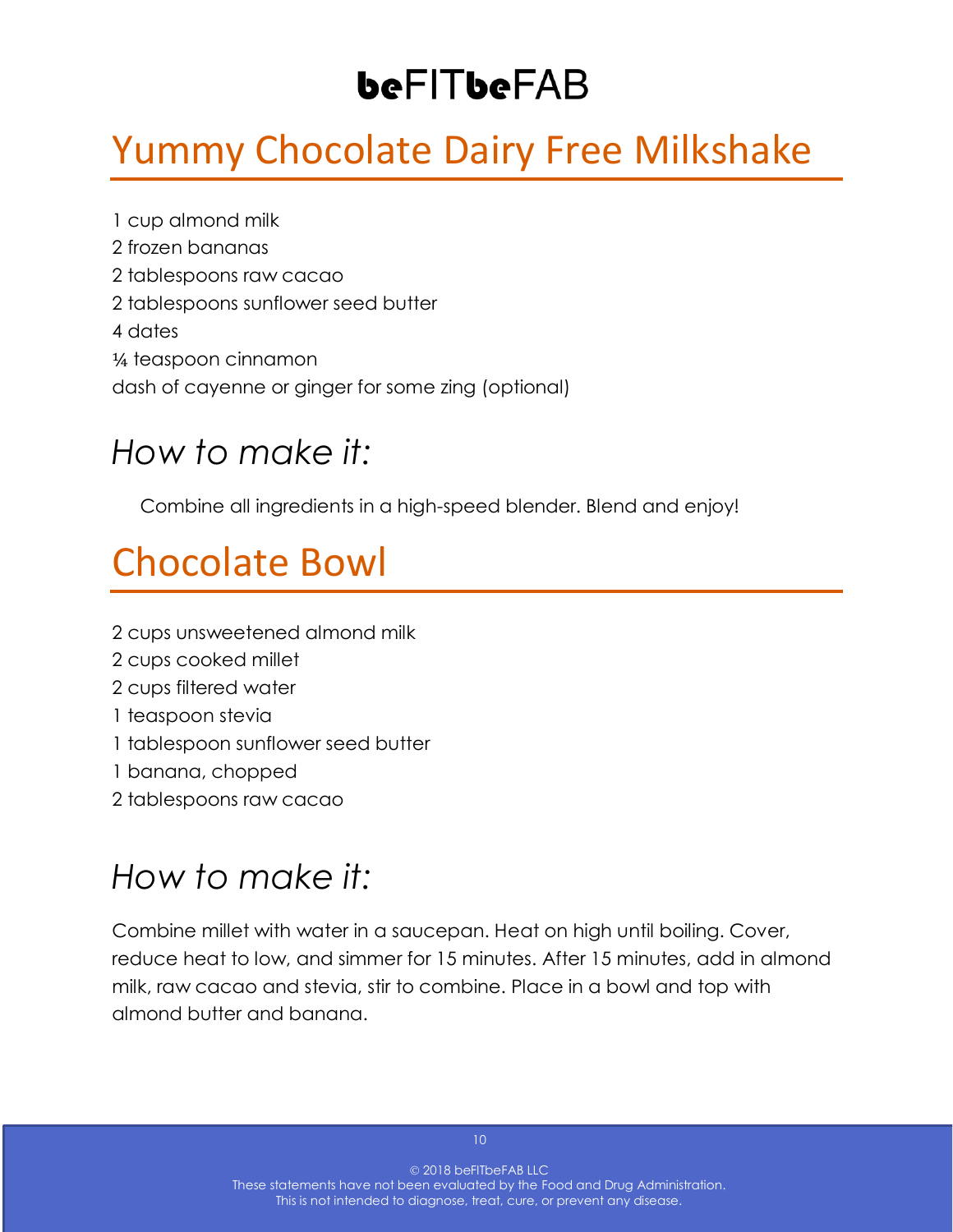### Chocolate and Kale Smoothie

1 cup coconut, hemp, or almond milk 1 frozen banana 1 cup of kale 3 tablespoons of cacao nibs 1 tablespoon of raw cacao 5 to 6 ice cubes

### *How to make it:*

Blend in a high-powered blender.

### Vegan Hot Cocoa

1 cup of coconut or almond milk 1 tablespoon of raw cacao powder Stevia or honey to taste

### *How to make it:*

Heat the coconut or almond milk over medium flame. Add 1 tablespoon of cacao powder and sweeten with stevia or honey if you desire.

These recipes will help you be a healthy chocoholic.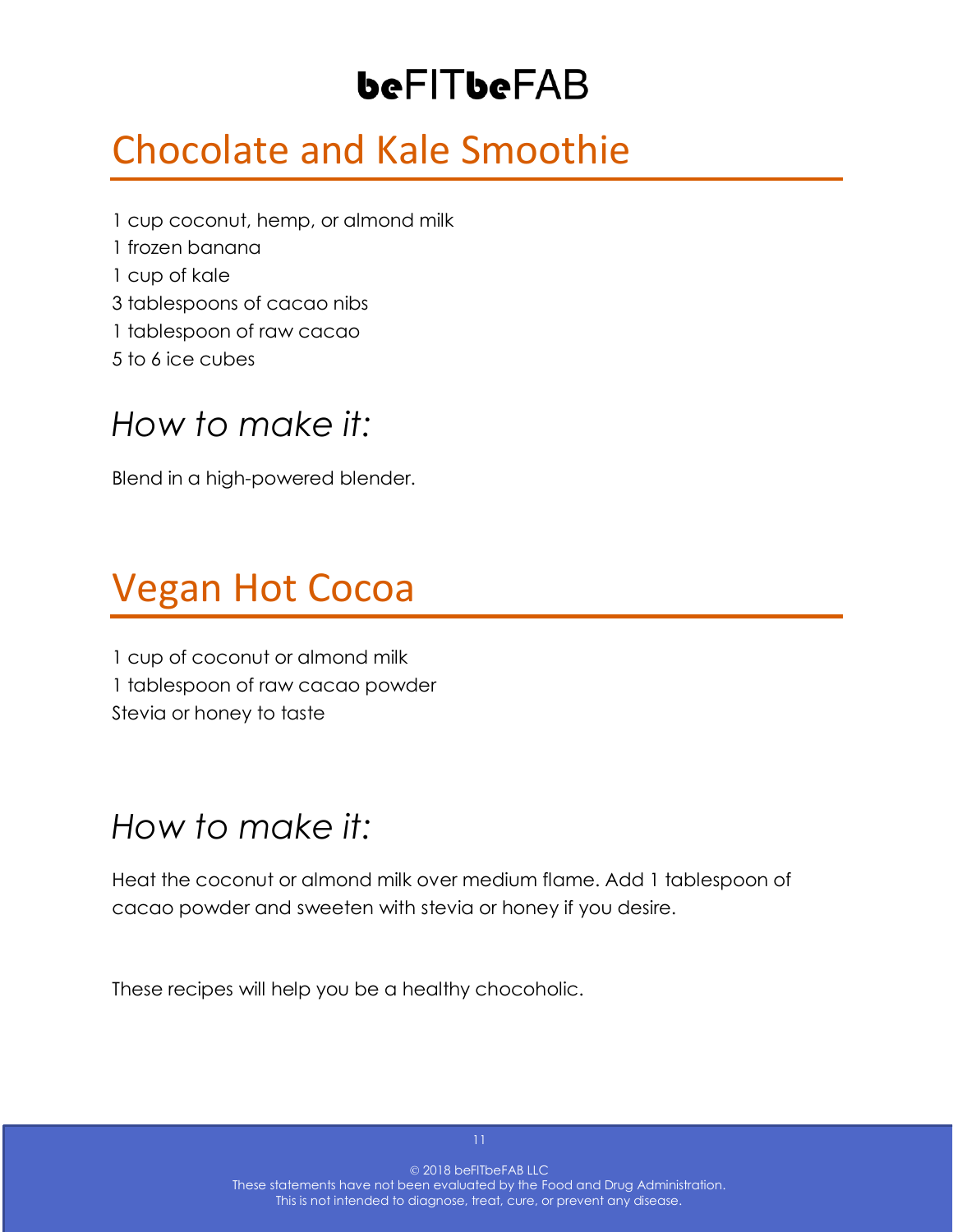# Ready to Take Your health to the Next Level?

Think about how amazing your skin and body could feel with even more nourishing food and healthy habits.

If you're ready to feel better than you have in years, it's time to try my proven system. It's worked for me and countless clients, and I know it will work for you, too.

Are you ready to dive deeper into a clean eating program that will take your health, life, and energy to the next level?

You'll receive an in-depth guide, mouthwatering, allergy-friendly, easy-to-make recipes, and a step-by-step plan of action with suggested whole foods meals that will help you cleanse your body naturally.

Most importantly, you'll get access to me to address any questions, concerns or struggles coming up for you.